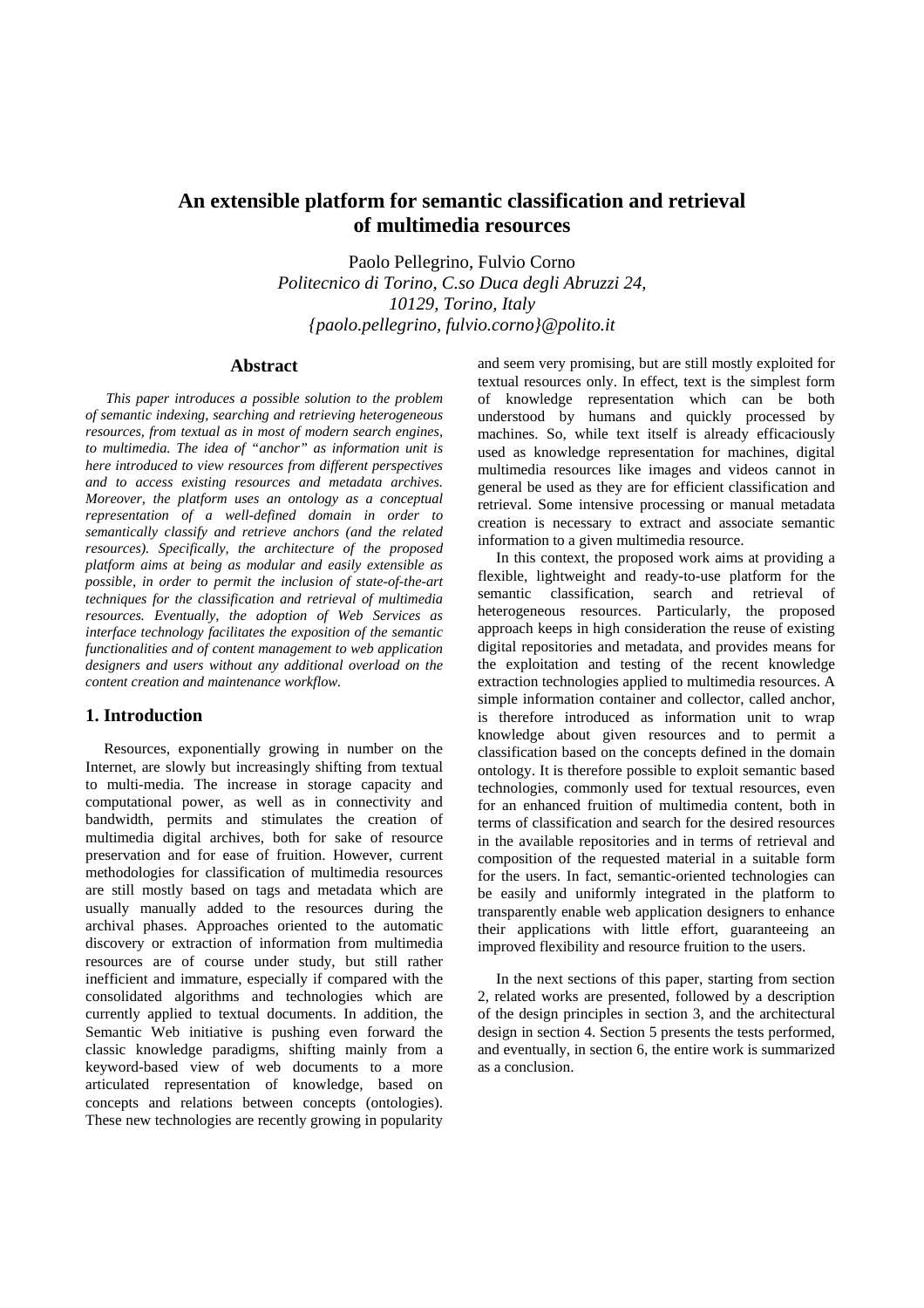# **2 Related Works**

Three main areas may be individuated that particularly pertain to this work and substantially involve technologies for extraction of knowledge from multimedia resources, metadata exploitation and merging, and knowledge representation issues.

Various projects have recently proposed solutions to the problem of maintaining repositories of digital resources. The cataloguing of resources is generally handled manually or semi-automatically. Usually, each repository contains only a specific type of resource, as it may happen for books, videos, etc., and specific metadata schemas are used for the classification. Some approaches try to automatically extract and exploit audiovisual features for the classification, such as the SCHEMA project [6], and Caliph & Emir [10] which are mainly focused on images.

The DSpace project [7] proposes the archival of heterogeneous resources through the exploitation of new emerging standards for resource identification and handling such as DOI and HANDLE [8]. Here, however, the attention is less focused on the semantics of the resource content. The Simile project [9] exploits the DSpace work to efficiently manage distributed metadata, in form of RDF triples, so requiring the conversion of existing schemas into this W3C recommended format (or equivalent).

Instead, our approach aims at providing an easily manageable, extensible and ready-to-use semanticoriented platform. The existing H-DOSE platform has already been successfully and easily integrated into a number of different applications (Moodle [11], Muffin [12]), so offering semantic services along with those already existent ones. Although specific tests are yet to be published, the authors believe that the improvements added to this platform are worth the effort, and are therefore explained in this paper, starting from the next section.

For what concerns metadata, the necessity for diversification and fine-grained levels of detail in various cases has brought to the creation of the most diverse schemas for the collection of document metadata. However, it is extremely difficult to find a single schema that is both popular and capable of describing any type of resource. In fact, the existing metadata schemas are either too generic, like the Dublin Core (DC) [5], too specific like the MPEG-7 [13]. Half-way approaches are not yet widely accepted as standards, like the Harmony project for the ABC ontology [4], which integrates DC with MPEG-7 to provide a detailed description of an audiovisual resource. The main difficulty in similar cases resides in identifying possible mappings between elements which are similar in the joined schemas, as well as in managing the increased complexity of the new schema. It becomes

therefore difficult to reconduct metadata of existing digital archives to a new schema, while many tags of composite schemas may remain empty even for newly created archives unless manually filled in, operation which is often unscalable. While the adoption of a unique, simple and widespread standard would still be desirable, in this project a flexible approach has been adopted. Particularly, as explained in the next sections, the adoption of a simple XML container has been chosen. In this way, different schemas may be easily included independently and therefore reused as they are. This also means that available software and technologies that can parse and use existing schemas may be reused in the platform with minimal adaptation.

# **3 Design Principles**

The platform architecture is based on the existing H-DOSE platform [1]. H-DOSE currently provides semantic functionalities for web applications through an easy to access interface, allowing rapid inclusion of services into the existing development workflow and trying to maximize the benefit/cost ratio for the inclusion of semantics in web applications. In particular, H-DOSE is focused on semantic search and indexing services, providing means for classifying a textual web resource with respect to a conceptual model represented as an ontology. It also transparently stores conceptual information (annotations) about indexed resources and retrieves such resources in response to user queries, according to the semantic similarity between the queries and the annotated resources. The relations specified in the ontology allow to expand the search of documents through correlated concepts, as explained in [2]. The main functionalities that are offered are therefore semantic indexing, search and deep-search of textual resources.

The new architecture aims at maintaining backward compatibility and the same functionalities of the existing platform, while adding support for semantic classification and retrieval of heterogeneous resources. The main novelty proposed here is therefore the introduction of a modular substructure that allows to easily extend the semantic capabilities of the platform with state-of-the-art algorithms suitable for the classification of any given type of resource. The semantic framework which collates the whole architecture can then be exploited to retrieve resources with a minimal effort basing simply on the conceptual relevance of the resource content. Particularly, two elements play a relevant role in the architecture of the new multimedia framework and will therefore be described in more details in the next sections: anchors, which associate resources to descriptions – rather than using the textual document itself as a self-describing search object –, and mapping modules, which exploit the semantics of given descriptions to generate links to the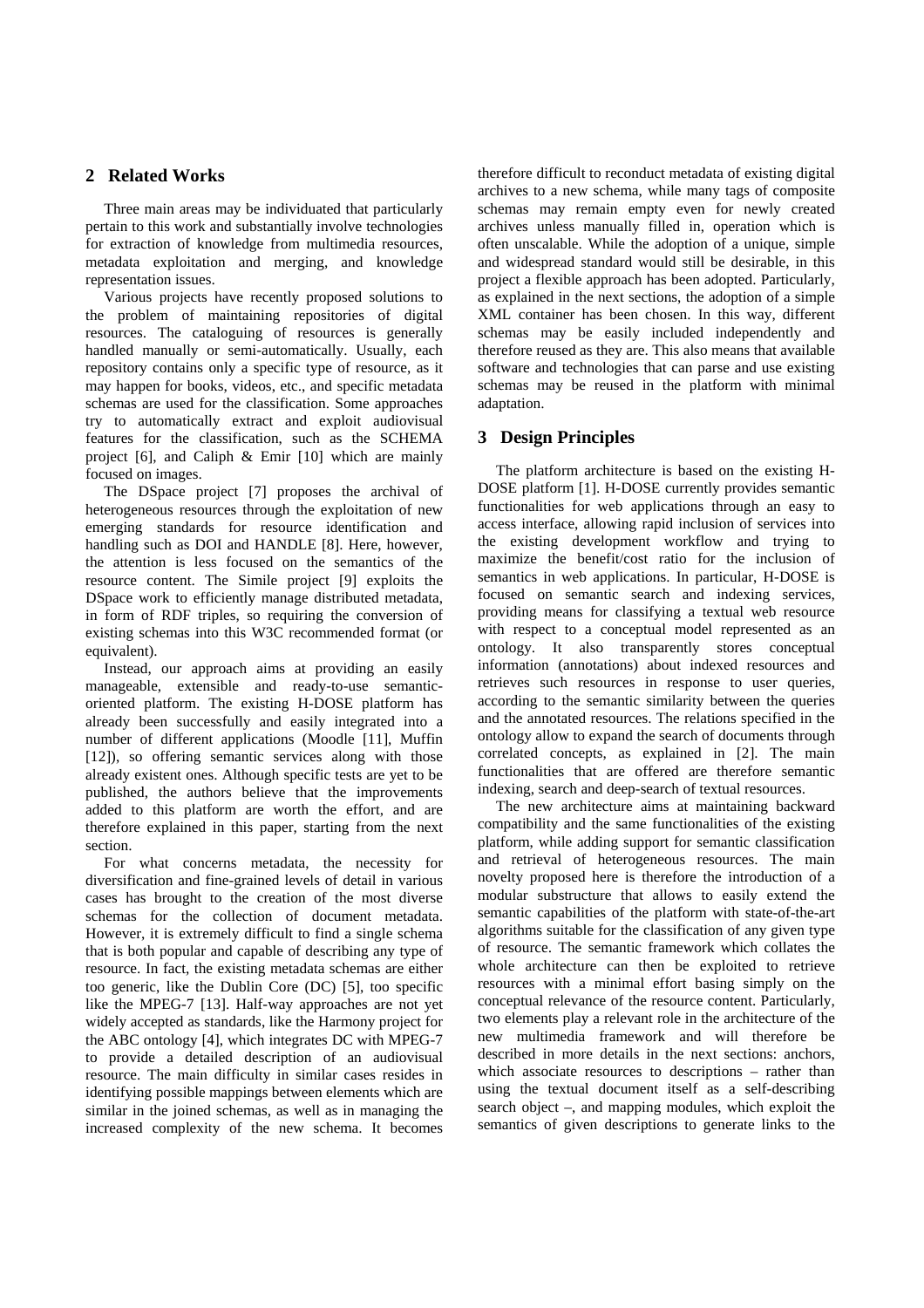domain ontology (annotations). The rest of the components mainly covers automatic creation of anchors, management of semantic annotations and resource retrieval.

#### **3.1 Anchors and Resources**

Generally, any multimedia resource may be "described" from different perspectives or views, basing on a precise context, or level of detail, subcomponents, etc. For instance, a video can be considered as a whole or as a temporal sequence of chapters. Some particular frame could also be described in detail, and so on. Hence, resources, which are usually stored as atomic items, can be considered as more versatile sources of information. For this reason, each perspective of a given resource is associated to one *anchor* (Figure 1), which substitutes the resource as information unit. Each anchor is composed by *two type of elements*: the first one indicates the *target* location of the resource and the precise part of interest of the resource, so "physically" defining the perspective, e.g., as a temporal or spatial restriction, or as a text fragment, etc.; the second type of elements instead, may appear multiple times in an anchor and represents a semantic *description* about the so defined perspective. Both of these types of elements are actually simple containers which are to be customized depending on the particular necessities. So a simple perspective which refers to a web resource as a whole may be simply targeted by specifying its URL, whereas a spatiotemporal restriction of an audiovisual clip requires more articulated target details. In any case, the anchor target element should simply specify the necessary information to permit the retrieval of the targeted resource perspective. On the contrary, the intended use of the description elements is the collection of data, metadata or features useful for the classification of the anchor. So, for instance, plain text may be used as description for audiovisual resources in order to exploit textual classifiers. Furthermore, Dublin Core (DC) metadata (or other more specific schemas) can be used to indicate additional information like author, date of creation, etc., which provide multidimensional views for the given anchors. Eventually, descriptions specific for certain types of media can be adopted for classification with feature- or case-



**Figure 1**: Anchors and resources

based approaches. Customized targets and descriptions are parsed through simple ad-hoc modules that can be easily added as platform extensions. Similarly, classification algorithms can be added to the platform to fully exploit the flexibility introduced with the descriptions. In this case, the main task is the interpretation of a description basing on the conceptual domain provided as an ontology to the platform. As a result, each description may be associated to one or more concepts defined in the ontology, so contributing to the classification of the container anchor. To summarize, the anchors (information units) may be used as generic yet uniform containers for various forms of descriptions, referring to the targeted resource perspective.

An XML descriptor is used to collect various anchors for the same resource, or even for multiple resources. The XML descriptors can therefore be used as a sort of distributed repository, the stored information being located in the same location of the described resources. Alternatively, the descriptors can be used as a central local cache of existing metadata coming from the resource archives, that therefore remain separated from the related anchors. The platform keeps track of all the annotated descriptors, anchors and of the described resources, so that they can be easily retrieved or updated.

For example, a target element for a simple fragment of an XHTML web page can be simply expressed as follows:

```
<target type="urn:dose:target:xhtml" 
src="http://www.eg.org/index.html#/body/h1" />
```
In this case a type attribute specifies how to handle and parse the target element as well as how to eventually retrieve the resource specified through the src attribute.

Instead, for a simple video the MPEG-7 schema could be used to specify which part of it we are focusing on:

```
<target type="urn:dose:target:mpeg7" 
   src="http://www.example.org/video.mpg"> 
   <Mpeg7 xmlns="urn:mpeg:mpeg7:schema:2001" 
     xmlns:xsi= 
      http://www.w3.org/2001/XMLSchema-instance 
     xmlns:mpeg7="urn:mpeg:mpeg7:schema:2001"> 
     <Description xsi:type="ContentEntityType"> 
       <MultimediaContent 
            xsi:type="AudioVisualType"> 
          <AudioVisual> 
            <TemporalDecomposition> 
              <AudioVisualSegment id="cha01"> 
                <MediaTime> 
                   <!--from beginning...--> 
                   <MediaTimePoint> 
                    T00:00:00:00F25 
                   </MediaTimePoint> 
                   <!--to 12'25sec & 17/25sec--> 
                   <MediaDuration> 
                    PT0H12M40S17N25F 
                   </MediaDuration> 
                </MediaTime> 
              </AudioVisualSegment> 
            </TemporalDecomposition> 
          </AudioVisual> 
       </MultimediaContent> 
     </Description> 
   </Mpeg7> 
</target>
```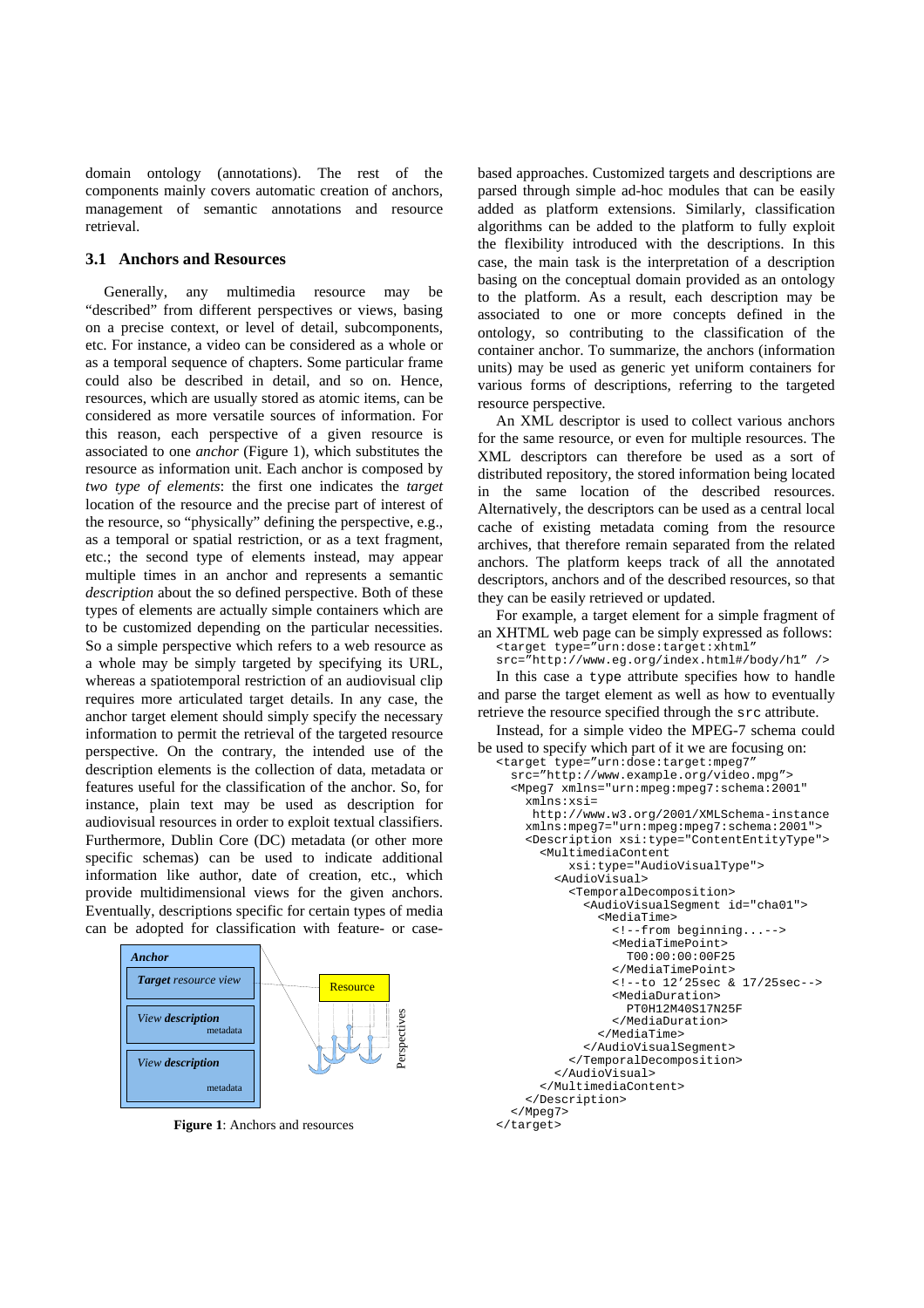In this case an appropriate module is necessary to parse the MPEG-7 elements and to possibly retrieve the desired resource fragment(s).

Similar examples can be proposed for description elements. For instance, in a description element it is possible to simply specify plain inline text: <description

```
 type="urn:dose:description:plainText"/> 
   This is a sample textual description 
</description>
```
Differently than target elements, description elements are used to classify an anchor. So, a specific module will parse and handle specific types of descriptions and exploit their content to associate the anchor to concepts in the domain ontology (which abstracts the relevant concepts from the content of the archived resources).

In this example, the Dublin Core schema is exploited: <description

```
 type="urn:dose:description:DublinCore" 
  xmlns:dc=http://purl.org/dc/elements/1.1/> 
   <dc:title xml:lang="en"> 
     Wildlife and nature 
   </dc:title> 
   <dc:author>John Doe</dc:author> 
   <dc:type>Documentary</dc:type> 
   <dc:language>en</dc:language> 
</description>
```
Other well-known schemas may of course be exploited, such as MARC [14], CIDOC [15] and the Open Archives Initiative Protocol for Metadata Harvesting (OAI-PMH) [16].

## **3.2 Anchor Life-cycle**

The role of the anchors in the platform is to serve as identifiers for resource perspectives and as collectors of metadata for indexing and search. Their use in the platform is explained in this section, and basically covers the creation of anchors and descriptors, the indexing phase, including the creation of semantic annotations, and the search phase, which describes the composition of

advanced queries and the retrieval of anchors and resources through the previously indexed annotations.

First of all, the anchors must be created (step 1 in Figure 2 on the left). An automatic procedure may generate anchors by extracting metadata from a given resource (step 2 and 3). As explained in more detail in the next sections, the Resource Inspector is one of the types of modules that can be extended and seamlessly integrated with new implementations capable of generating descriptors (i.e., anchor containers) for different resource types. The main idea here is the provision of a service capable of automatically index a given (and supported) resource. A centralized repository guarantees that resources are not indexed multiple times, unless modified since the last indexing operation. In such a case the older anchors and their annotations must be updated or removed.

Once some anchors have been created, they can be examined for indexing (step 4). For each anchor, the process of indexing is based on the creation of weighted links (generally referred to as semantic annotations) to the concepts of the domain ontology (Figure 3). The annotations are firstly created for each description contained in a given anchor and then combined to yield the final weighted links (spectrum) for such anchor (steps 5 and 6 in Figure 2). As the descriptions are generally variegated in type and content, a number of different modules (which can be easily added as extensions to the platform) perform the mapping between metadata and ontology concepts in order to create the annotations. Particularly each mapping module can implement a different strategy and exploit specific "samples" attached to the ontology concepts. For instance, textual descriptions may be mapped through a tf/idf algorithm exploiting multilingual synsets for each concept (i.e., set of words that identify the concept)[2][3]. Instead, descriptions with visual features could be mapped through a case-based

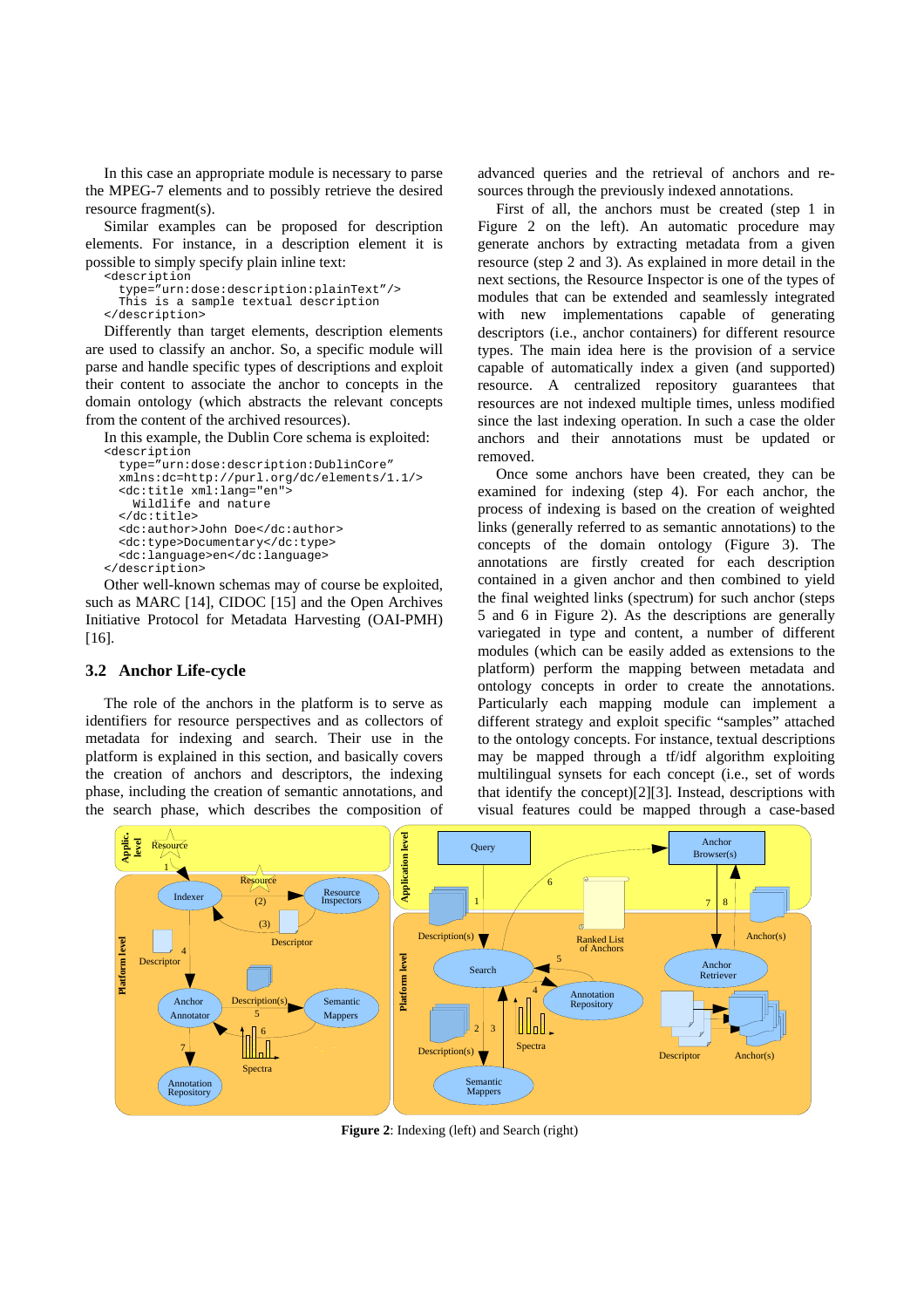reasoning technique, and so on.

In the end, the semantic annotations (spectrum) for each anchor are stored in the annotation repository for further retrieval (step 7). Particularly, a semantic annotation for an anchor is composed by the URL of the container descriptor, the unique anchor ID within such descriptor and the weights that correlate the anchor to each ontology. This last operation concludes the indexing phase.

The search process starts from a user query. In the search phase, as shown in Figure 2 on the right, the user query is converted into a logical expression of descriptions (step 1 in the figure) similar to those normally included in the anchors. In this way, it is possible to support different forms of query, not necessarily textual. For instance, one might exploit a specific description type to represent a user's sketch, another one to represent audio features extracted from a just recorded humming, and so on. These descriptions, representing the query, are then mapped to the ontology concepts by the platform search engine (steps 2 and 3) through query oriented mapping strategies (which may actually be the same used in the indexing phase). In addition, thanks to the relation between concepts, it is possible to infer correlated concepts so that a wider range of related resources can be retrieved.

Once a definitive spectrum has been computed by merging all the description spectra, a spectrum-based distance function is utilized to rank the annotated anchors (steps 4 and 5). The list of anchors (which actually corresponds to a list of descriptor URLs including anchor IDs), is then returned to the web application (step 6). At this point the textual links to the anchors can already be displayed as they are, leaving to the user the burden of retrieving the anchor and the related resources. As an alternative, the platform may be requested to retrieve the anchors from the container descriptors and the resources

are then obtained by exploiting the information included in each target element. In this way a more practical preview can be proposed to the user, even as a combination of multiple multimedia channels (steps 7 and 8). In effect, at the application level, in addition to the existing textual visualization of search results, the new architecture also allows the automatic composition of clips or snapshots from the retrieved result. So, eventually, the composition of the fragments retrieved through the anchor targets, especially when heterogeneous, can be arranged according to the context and to the user preferences. For instance, a query for images could either return a grid of thumbnails or a slideshow, whereas textual documents may be shortly described in a list, possibly indicating the most relevant fragments. An appropriate form or interface will permit the user to personalize his/her semantic-based multimedia fruition environment so as to improve comfort and satisfaction.

# **4 Architecture**

In this section, the logical deployment of the new platform is discussed with respect to the type of offered services. The most relevant component of the platform are identified and described and the tasks performed by each service are explained in the context of typical usage scenarios.

The entire architecture can be logically divided in three main functional levels. Each level includes a set of web services (based on the standard SOAP) or modules, from the most user oriented (indexing, and search) to the most platform specific ones (database management, etc.).

The topmost layer exposes the main services offering indexing and search functionalities to web application developers wishing to include semantics into their works. The interfaces for such services are inherited from the H-



**Figure 3**: Creation of annotations through a Semantic Mapper Module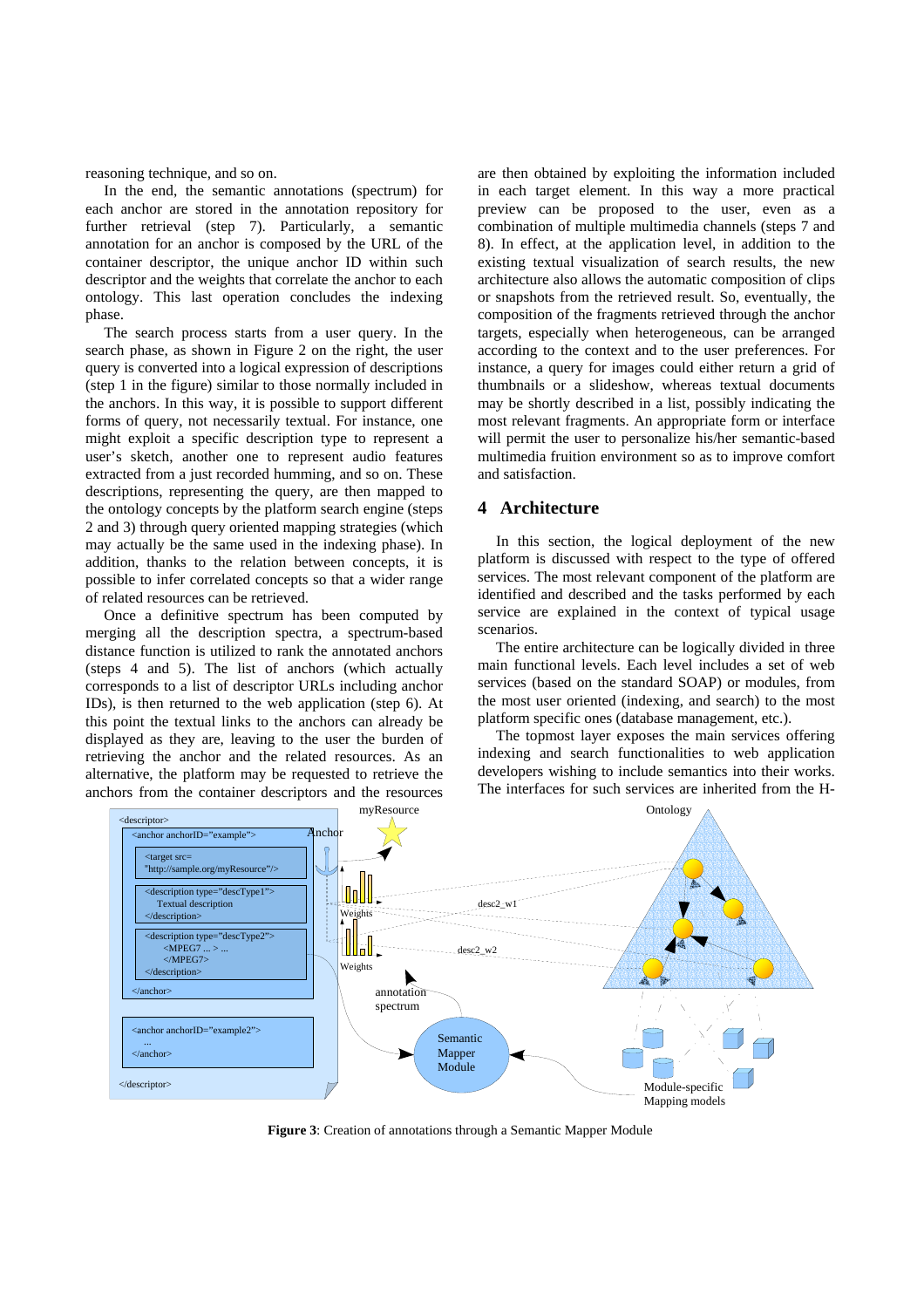DOSE platform to guarantee the maximum possible compatibility with the older architecture, so facilitating the migration to the one proposed here. However, additional functionalities are provided to the user, especially for what concerns the management of non-textual resources.

The kernel layer includes the modules and services that actually implement most of the techniques for semantic classification, search and retrieval. General interfaces are also provided to ensure the necessary functionalities in all the extended modules. So, for instance, every Semantic Mapper implementation must receive descriptions and return a spectrum.

The last layer hides the management of complex data to the higher levels. So, data stored and retrieved through storage devices (databases, files, etc.) are wrapped around simpler functions or services.

In the next sections, the most significant components of the platform are described in more details. Subsequently module extension issues are discussed.

### **4.1. Indexing**

The indexing service receives requests for the classification of a given resource. Its primary task is to obtain a descriptor whose anchors are to be annotated. If the resource is not already a descriptor, it is passed to any specific Resource Inspector module that is possibly capable of automatically or semi-automatically generating a valid descriptor. If no descriptor can be obtained, the indexing is interrupted for the requested resource and the error is logged for further debug.

#### **4.2. Resource Inspectors**

Each Resource Inspector is an implementation of a simple predefined interface, which defines the functionalities for this type of modules. Two main tasks should be provided by any implementation, given a resource: to decide whether it can process it; to generate a descriptor (if no error occurs).

The first task is not strictly necessary, but is intended to facilitate and quicken the selection of the appropriate implementation for a resource.

The second task is actually responsible for most of the work. Basically, a resource inspector is fed with the URI of a resource (that should be the resource to be indexed) and returns a valid descriptor containing a series of anchors describing whichever parts of the resource that may be relevant (or even the whole resource).

The module may exploit external libraries, such as filters, to extract features and fill appropriate descriptions. This type of modules is in effect expected to become rather complex, especially in case of multimedia resources, where, for example, one might wish to automatically process a video stream, its audio or even its

captions to split the entire sequence in smaller clips, each identified by an anchor (the target element may be used to specify the desired restriction). Indeed, similar scenarios require the integration of state-of-the-art techniques from numerous research areas, just not to cite the relatively simpler issue of understanding the various resource formats.

Easier is the case of retrieving special metadata from the resource or from linked resources that have been provided during the authoring phase, i.e., directly by the creator of the resource. These sources of information should actually represent a rather reliable description of the resource, even if they are often incomplete or inaccurate, especially when inadequate tools are available in the authoring phase.

In any case, the information captured from a given resource (perspective) should be appropriately organized in anchor descriptions with the precise purpose of providing relevant hints about how to classify the anchor with respect to the domain ontology and to the mapping modules that will be used for such descriptions.

One may of course also decide not to depend on this "descriptor factory" by creating the descriptor(s) through some other external tools, and then feeding the descriptions directly to the indexing service in place of the resources.

#### **4.3. Semantic Mappers**

The mapping modules (or Semantic Mappers, SM) are used to associate anchor descriptions to one or more ontology concepts, according to a predefined interface. Specifically, the information stored in a description is used by a SM to determine how strongly the description is associated to each ontology concept. These weighted associations, also known as semantic annotations, are represented as a conceptual spectrum (a sort of histogram which indicates how much each concept is correlated to a given object) and classify an anchor description according to the semantics of its content.

An advantage of using spectra for managing sets of annotations is the possibility of combining different spectra into a single spectrum. So, the weights corresponding to the same concept can be simply averaged among the given spectra.

Each description element may contain metadata in the desired format and can be exploited by all the SMs that provide support for it. Consequently, more than one spectrum can be obtained for each description.

The techniques used to compute a spectrum given a set of descriptions may be various: each implementation may actually employ the most diverse methodologies and external aids. For instance, in the case of textual descriptions a tf/idf strategy may be utilized in conjunction with multilingual synsets linked to the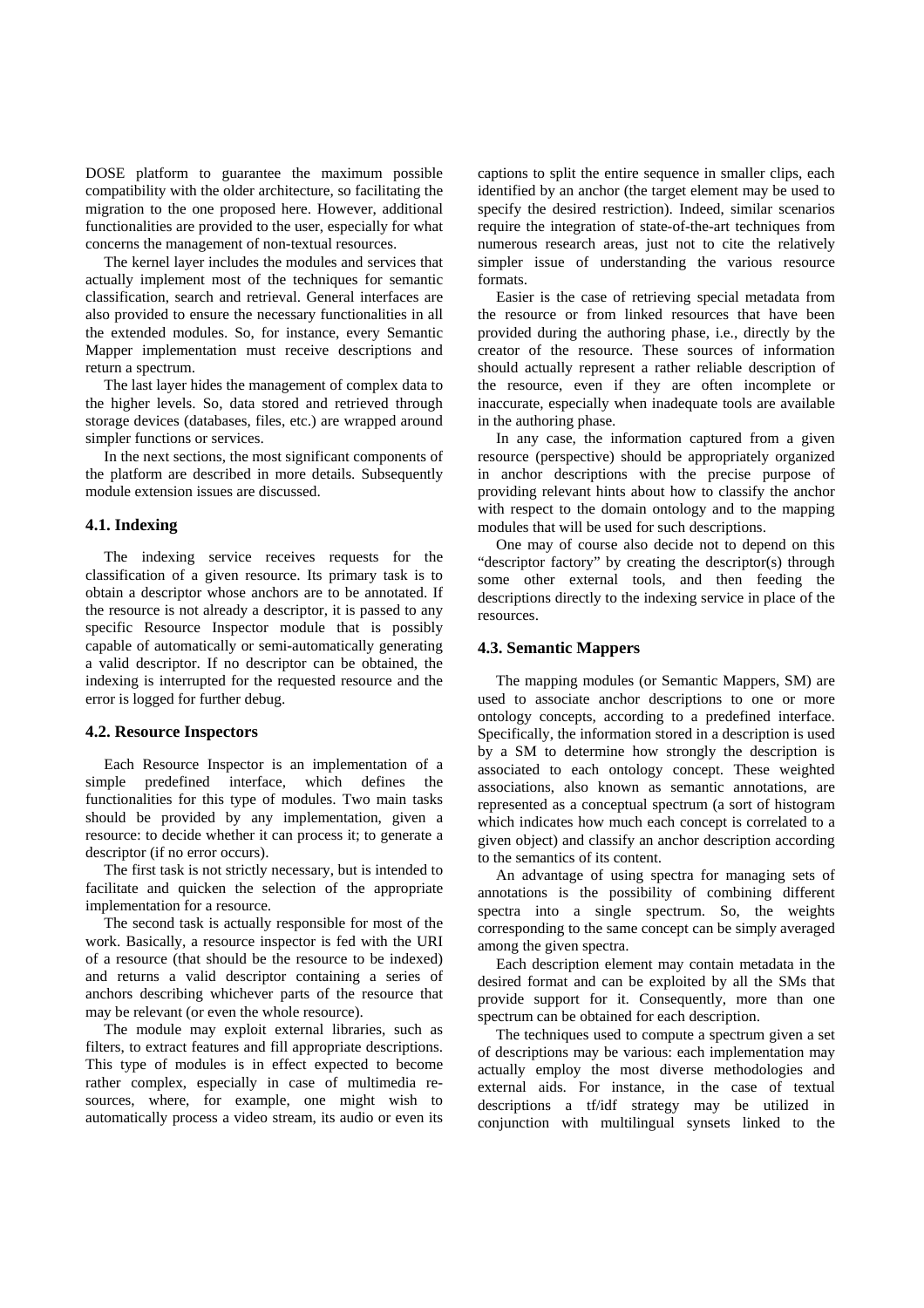ontology concepts, as explained in [3]. Instead, for descriptions containing visual features, case-based reasoning techniques might be useful to determine the most appropriate topics. In effect, the modularity of the platform presented in this paper permits to explore and integrate innovative approaches with relatively little effort.

### **4.4. Search Engine**

The search service receives queries as descriptions and returns a ranked list of anchors, each identified by the container descriptor URL followed by the anchor XPath or ID. In more details, the entire process proceeds as follows. A web application designer proposes to the user one or more input fields and interfaces that collect the user query information and convert it in one or more descriptions, depending on the type and complexity of the query components. In effect, the descriptions can be composed in a logical expression that is then passed to the search service. It exploits the appropriate Semantic Mappers to convert the descriptions in spectra, which are then used to retrieve the most relevant anchors through the Annotation Repository. Eventually, the anchors are ranked also taking into account the logical expression.

# **4.5. Anchor Retriever**

Once a search has been performed, the anchor retriever service can be used to extract the requested anchors from the respective descriptors, so that the web application designer can actually access the targeted resources and compose a response for the user. Precisely, the target element extracted from an anchor specifies the exact part of the resource that should be shown to the user. The web application designer might however summarize it in different ways according to the resource type.

#### **4.6. Extensibility directions**

An insight on the components that are directly involved in the platform extensibility is here presented. Depending on the necessity, it is possible to add functionalities even adding a new single implementation for just one module. The reuse of the existing modules is in fact possible to support articulated scenarios.

A new description type is generally necessary when a new metadata schema is to be used. In this case it may be sufficient to implement an appropriate Description Handler module that wraps the data into an internal format, which is exploited by a Semantic Mapper for classification. In this way multiple schemas can be transparently managed by various Semantic Mapper modules.

If the platform does not yet provide Semantic Mapper modules capable of handling the new description types, an ad-hoc implementation of a Semantic Mapper is probably necessary, in order to efficaciously exploit all the information for the creation of annotations towards the ontology concepts. Also, a distinction can be made between query related descriptions and resource oriented descriptions, so that it is possible to appropriately enhance simple user's queries in the former case, for instance by inferring correlated concepts through the domain ontology.

Additionally, different target types can be specified in order to support the most various resource formats. In fact, one may desire to consider only a well defined segment of a resource, be it spatial, temporal or both. In these cases, a new Target Handler implementation can manage, other than the predefined tags, even the most complicated structures. For instance, it is possible to support the MPEG-7 standard to specify spatiotemporal segments of video resources, which could then prove to be very useful to an anchor browser on the application side. Similarly it would even be possible to specify resources that have no real URL, as in the case of real world objects, e.g., a book on a particular shelf. Depending on the implementation, one may decide to either provide methods to retrieve the actual (part of) resource or to leave this burden to the calling program.

Eventually, a new implementation of a Resource Inspector can be useful to automatically generate a descriptor given a resource. In this case the programmer should be aware of all of the above modules, in order to meet all the schema specifications for the content of the target and description elements. As in the case of the Semantic Mappers, external filters or programming libraries may facilitate the integration and reuse of stateof-the-art techniques.

### **5. Test case**

The platform has been tested using videos from the Open Video (OV) Project [17], which collects and makes available a repository of digitized video content for the digital video, multimedia retrieval, digital library, and other research communities. The unavailability of video test-sets classified with a well defined ontology motivated the creation of an ontology suitable for a subset of the OV archive, namely the NASA K-16 Science Education Programs Special Collection. At the time the collections were analyzed, this was the biggest subset spanning on a reasonably restricted domain (Table 1). The textual descriptions associated to each video have been automatically extracted to create one anchor for each video, for a total of 555 anchors. The most frequent words have then been exploited to manually generate the ontology and the extra information (i.e., sysnsets) necessary to map text to concepts with a tf/idf-based Semantic Mapper. The ontology contains 169 concepts, mostly about meteorology. In these preliminary tests, the